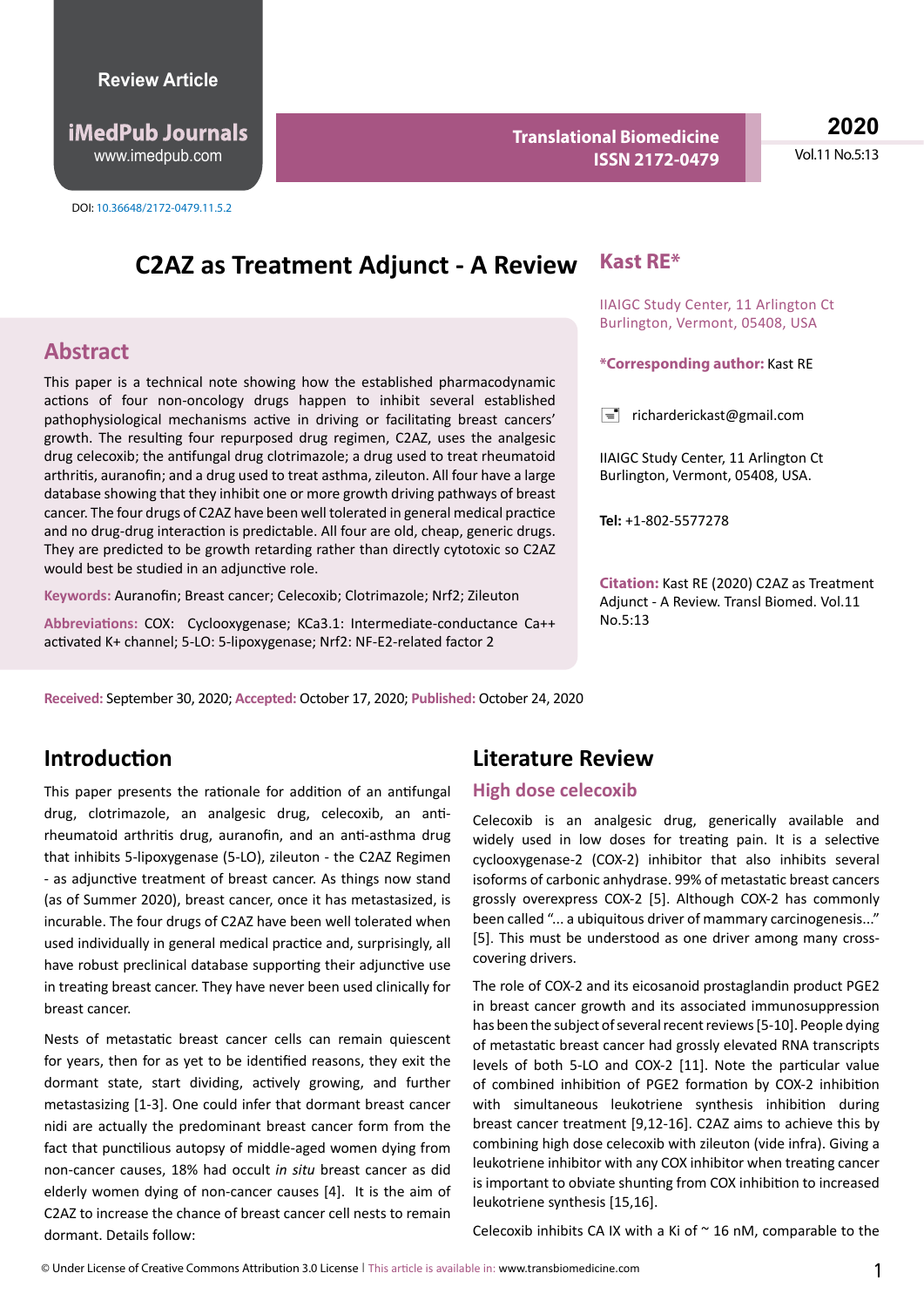traditional, clinically used, archetypal, nonselective carbonic anhydrase inhibitor acetazolamide, that has Ki variously reported as 5 to 25 nM [17-21]. Celecoxib's plasma concentration-time curve is dose proportional between 200 and 800 mg, Tmax is 2 to 4 hours, T1/2 is 11 hours, Cmax after an 800 mg dose is  $\sim$  $2.9 \pm 0.4$  mg/L. Celecoxib is 98% albumin bound. Celecoxib is metabolised primarily by hepatic CYP2C9 [22]. IC 50 is 15 ± 1 μg/L for COX-1 and  $0.04 \pm 0.01$  µg/L for COX-2 giving a selectivity ratio, COX-1: COX-2 of 375 [22]. Although celecoxib is a sulfonamide, allergic reactions in people who are sulfonamide allergic are not common. A curiosity of COX-2 is, that while it is traditionally termed an inducible isoform and COX-1 the constitutive form, COX-2 is constitutively expressed in the human brain and renal macula densa and adjacent cortical thick ascending limb [23].

In searching for drugs that might augment auranofin's selective cytotoxicity to cancer cells, a high-throughput drug screening identified celecoxib [24]. The combination generated greater oxidative stress than either alone did mitochondrial hexokinase inhibition with catastrophic decrease in intracellular ATP without seeming to impair non-malignant tissue function or vitality [24]. Celecoxib together with auranofin (vide infra) are particularly effective in increasing damaging intracellular ROS to which cancer cells are more sensitive than non-malignant cells [24,25]. In short, inhibition of carbonic anhydrase and COX-2 with high dose celecoxib is eminently worth trying in metastatic breast cancer.

#### **Clotrimazole**

Clotrimazole is a broad-spectrum antifungal drug, most commonly used today as oral troches to treat mucositis, or topical 1% cream to treat tinea corporis, pedis, or intercruralis. Clotrimazole has excellent oral bioavailability. Since the potential advantages of adding clotrimazole to current treatments of GB in 2010 [26], much new data on the general cancer-growth inhibiting effects of clotrimazole has accrued. Clotrimazole inhibited proliferation of human breast cancer cell lines MCF-7, MDA-MB-231 and T47D [27-29].

### **Clotrimazole and KCa3.1**

The outer cell membrane intermediate-conductance Ca<sup>++</sup> activated K<sup>+</sup> channel (KCa3.1) is inhibited by clotrimazole in an intermediate nM range [30-32]. Well-functioning KCa3.1 channels drive breast cancer growth and KCa3.1 inhibition impairs breast cancer cells' growth [33-37].

KCa3.1 opening triggers or induces the secretion of IL-1beta, an effect blocked by clotrimazole [38]. IL-1beta also promotes is growth in breast cancers and contributes to the characteristic local immunosuppression [39-44]. IL-1beta also enhances or induces a shift towards glycolysis via glycerol-3-phosphate dehydrogenase phosphorylation [45].

### **Phosphofructokinase inhibition and inhibiting glycolysis: Potential for reversing Warburg effect**

Clotrimazole directly inhibits function of a key glycolytic enzyme - phosphofructokinase [46-50]. Part of glycolysis, aerobic or anaerobic - occurs free in the cytosol, but partly occurs where the enzymes mediating the steps are held in cytosol but on

an actin filament scaffolding. Clotrimazole untethers these, predominantly phosphofructokinase, resulting in its inhibition [28,51,52]. Clotrimazole decreases glycolysis in other cancer model systems with consequent retardation of growth. Direct inhibition of breast cancer growth by clotrimazole has been demonstrated [48,53].

The Warburg effect of increased aerobic glycolysis has been widely demonstrated in the common cancers and specifically in breast cancer [54-60]. This makes phosphofructokinase a particularly attractive target for inhibition in that phosphofructokinase is a rate limiting enzyme in aerobic (and anaerobic) glycolysis.

It is precisely the cancer stem cell subpopulation that is particularly associated with increased glycolysis and relative radio resistance. Indeed, when forced to switch from reliance upon glycolysis by clotrimazole inhibition of phosphofructokinase, stem-like features of glioblastoma are reduced [61]. We can expect the same in breast cancer [62-64]. Whether or not clotrimazole could be similarly helpful in human patients remains to be formally evaluated. In short, inhibition of KCa3.1 and phosphofructokinase with clotrimazole is eminently worth trying in metastatic breast cancer.

### **Auranofin**

Auranofin is an inhibitor of cathepsin B and thioredoxin reductase [65,66]. It is FDA/EMA approved and marketed since the 1980s to treat rheumatoid arthritis [67,68]. Auranofin is now seeing a renaissance as treatment adjunct in several cancers, including breast cancer, by virtue of its inhibition of thioredoxin reductase [69-76]. Thioredoxin reductase recharges [reduces] oxidized 12 kDa thioredoxin, a process essential to coping with mitochondrial reactive oxygen species (ROS). Thioredoxin donates reducing equivalents (electrons) to oxidized metabolic intermediates using an intermolecular cysteine thiol-disulfide exchange.

*BRCA1* protein is part of a multimeric protein complex that repairs double strand DNA breaks. Mutations in *BRCA1* predispose women to breast and ovarian cancer. Breast cancer cells with mutated *BRCA1* are more sensitive to auranofin [77]. Auranofin was effective in reducing triple-negative breast cancer growth in *in vitro* and in xenograft models at auranofin levels that did not affect non-transformed breast cell viability [78,79]. Similar results from auranofin were seen in estrogen-progesterone receptor expressing breast cancer [80,81].

NRF2 is one of the main transcription factor regulators of the antioxidant responses. p53 is often mutated in breast cancer [82]. Thioredoxin is a mutant p53-activated NRF2 target with prosurvival and pro-migratory functions in breast cancer cells under oxidative stress [83].

Nrf2 is a transcription factor of genes coding for antioxidant proteins. NRF2 is kept in cytosol by Kelch like-ECH-associated protein 1 (KEAP1) and Cullin 3, [84]. Kept in cytosol, Nrf2 tends to be degraded quickly. Unbound Nrf2 translocates to nucleus where it triggers transcription of its antioxidant target genes. Nrf2 is a transcriptional regulator that targets heme oxygenase-1 (HMOX1), ferritin (FTH) genes, and that coding for thioredoxin (TXRD1). NRF2-driven metabolic reprogramming promotes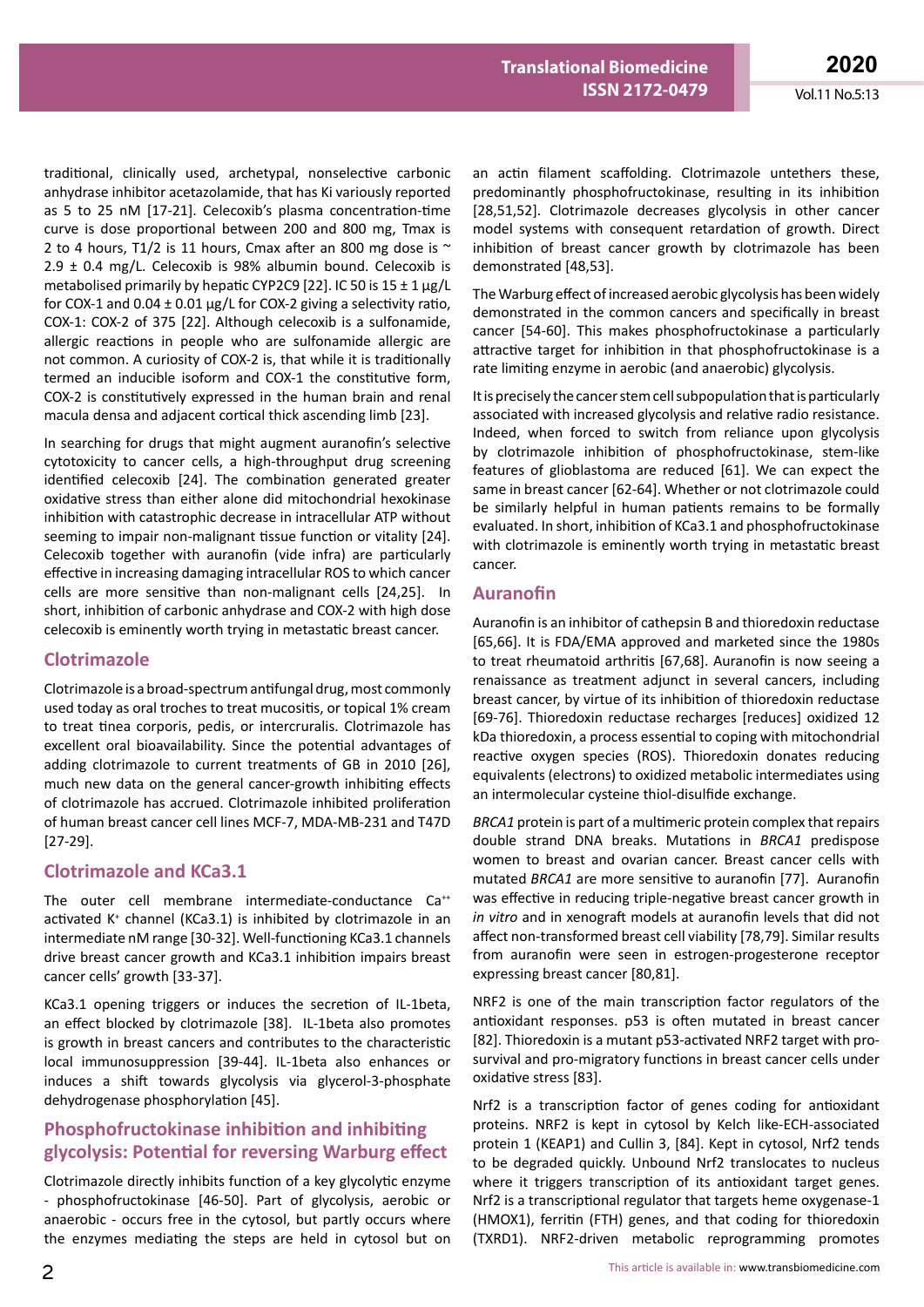breast cancer cells' exit from dormancy [85]. Human breast cancers overexpress Nrf2 and patient survival is shorter in those with higher Nrf2 expression, longer in those with lesser Nrf2 expression [86,87]. Higher Nrf2 expression facilitates tumor neoangiogenesis as well [88].

Although there are doubtless a coalition of intracellular forces that together give rise to a cancer cells' dormant state, Nrf2 is one, a consequence of which we might be able to inhibit. Auranofin inhibits thioredoxin reductase, thereby reversing a core effect of Nrf2 [24,78,79,89,90]. Thioredoxin and thioredoxin reductase tend to be elevated in a variety of the common lethal cancers [91]. Auranofin in high nanomolar concentration increased radiation induced cell death in MDA-MB-231 breast cancer cells [92].

Thioredoxin and thioredoxin reductase is located in both cytoplasmic and nuclear compartments of breast cancer cells [93]. Breast cancers with higher thioredoxin levels are more resistant to docetaxel [94]. By immunohistochemistry on 224 breast cancers, high expression of cytoplasmic peroxiredoxin-I was a negative prognostic sign [95]. Thioredoxin 1 is increased in breast cancer tissue and in-patient sera even in those with stage 1 disease [96,97]. In short, inhibiting thioredoxin reductase with auranofin is eminently worth trying in metastatic breast cancer.

#### **Zileuton**

Zileuton is an inhibitor of 5-LO, inhibiting formation of 5-LO products - leukotrienes LTB<sub>4</sub>, LTC<sub>4</sub>, LTD<sub>4</sub>, and LTE<sub>4</sub>. It is marketed and FDA/EMA approved to treat asthma [98,99]. Zileuton and inhibition of 5-LO decreases growth in a wide variety of cancers in preclinical study [100-110]. There has been no reported clinical study of zileuton in any cancer. Let C2AZ be the first.

5-LO sits at the branchpoint in the metabolism of arachidonate to leukotriene synthesis from prostaglandin synthesis [111]. 5-LO by itself is inactive. It requires 5-lipoxygenase activating protein (FLAP). FLAP is elevated in breast cancer tissue and degree of elevation was inversely correlated with survival [111].

Human breast cancers overexpress 5-LO [112,113]. Serum levels of 5-LO are elevated in breast cancer patients [114]. Untreated breast cancer cell lines synthesize large amounts of leukotriene LTB4 [115]. Insulin-like growth factor 1 stimulated growth and leukotriene synthesis in breast cancer cell line MCF-7 [116]. *In vitro* growth of human breast cancer cell line MDA-MB-231 was inhibited by non-marketed 5-LO inhibitors [117].

Human breast cancer exhibits a strong predilection for metastasis to bone. A nidus of bone resorption is required for that process to occur. In experimental models of breast cancer-mediated bone resorption, 5-LO inhibition inhibited that process [118,119].

5-LO product LTB4 stimulated breast cancer growth by a positive feedback loop with fatty acid synthase [120]. Agonism at the LTB4 receptor mediated paclitaxel resistance in MCF-7 breast cancer [121]. Expression of BLT2, a LTB4 receptor, is upregulated in human breast cancer cells, suggesting an autocrine growth loop mediating aggressiveness [122-124]. Higher breast cancer tissue expression of BLT2 is associated with shorter survival [123]. This

work also indicated that survival under high ROS load was partly dependent on LTB4-BTL2 signaling, leading to the conclusion in the current paper on C2AZ, that zileuton plus auranofin would be a particularly felicitous combination.

Serum alanine aminotransferase (ALT) must be monitored during zileuton treatment as this reflects occasional liver injury with zileuton. ALT elevations usually resolve upon zileuton discontinuation. Standard zileuton dosing in asthma would be two 600 mg extended-release tablets twice daily within one hour of morning and evening meals [125].

In a murine breast cancer study, zileuton decreased metastasis and circulating breast cancer cells [126]. Leukotrienes are instrumental in new vessel formation associated with breast cancer growth [127]. 5-LO products, specifically  $LTB<sub>4</sub>$  contribute to the immunosuppression and Treg generation in breast cancer [128]. Neutrophils are active in 5-LO leukotriene generation that facilitate establishment of breast cancer metastases [129]. In short, inhibiting 5-LO with zileuton is eminently worth trying in metastatic breast cancer.

## **Discussion**

Two genes are synthetic lethal if mutation of either gene alone is compatible with viability but mutation of both leads to death. The inverse corollary would be our principle of multiple crosscovering growth drive pathways in cancers generally, and in breast cancer specifically. We therefore believe a polypharmacy approach will be needed for long-term control of breast cancer. Adjunctive use of C2AZ during breast cancer treatment is a step in that direction.

The combination of celecoxib and zileuton has been used and shown to be effective in inhibiting growth in a variety of animal cancer models [130-133]. Note also that no untoward interactions were seen when using simultaneous celecoxib and zileuton in these cancer models.

C2AZ regimen is not without risks. The unknown risks of combining the all C2AZ drugs together are partly mitigated by absence of any predictable risk of the combination beyond additive liver irritation potential. Patients must take zileuton 600 mg every 6 hours and 4% develop elevated hepatic transaminases [134]. Although these elevations were reversible, this means monitoring of liver function will be required.

Two leukotriene receptor blockers are approved for use in humans in treating asthma - zafirlukast and montelukast [135-137]. They block receptors for cysteinyl leukotrienes LTC4, LTD4, and LTE4 and so might be substituted for zileuton in jurisdictions where zileuton is not marketed or in case of transaminase elevations with zileuton. Both zafirlukast and montelukast inhibited *in vitro* viability of breast cancer cell line MDA MB-231, with concentrations near those clinically achievable [138].

# **Conclusion**

Given that metastatic breast cancer is incurable (as of Summer 2020) an adjunctive four drug protocol, C2AZ, was designed to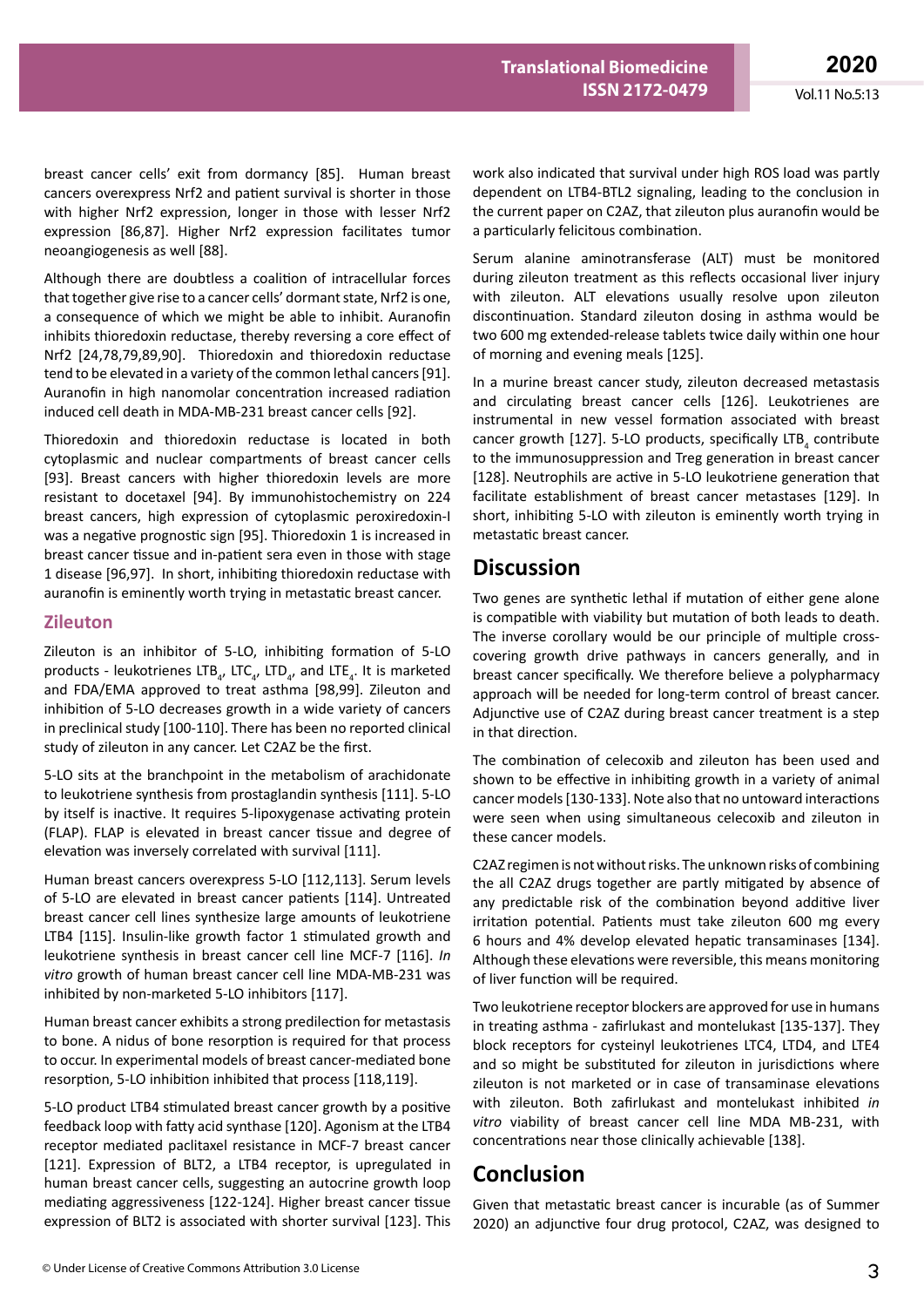keep the small paucicellular metastases dormant. C2AZ uses the documented attributes of four drugs repurposed to treat breast cancer. How these three drugs constructively intersect with and inhibit the relevant known growth-driving aspects of breast cancer was reviewed in this paper. In short, the projected safety of the C2AZ regimen, it is eminently worth trying in metastatic breast cancer.

# **Declarations**

### **Ethics approval and consent to participate**

No human or animal subjects were used in this work.

### **Consent for publication**

The sole author, REK, consents for publication.

## **References**

- 1 De Angelis ML, Francescangeli F, Zeuner A (2019) Breast cancer stem cells as drivers of tumor chemoresistance, dormancy and relapse: New challenges and therapeutic opportunities. Cancers (Basel) 11: 1569.
- 2 Demicheli R (2001) Tumour dormancy: Findings and hypotheses from clinical research on breast cancer. Semin Cancer Biol 11: 297-306.
- 3 Ferrer AI, Trinidad JR, Sandiford O, Etchegaray JP, Rameshwar P (2020) Epigenetic dynamics in cancer stem cell dormancy. Cancer Metastasis Rev 39: 721-738.
- 4 Nielsen M (1989) Autopsy studies of the occurrence of cancerous, atypical and benign epithelial lesions in the female breast. APMIS Suppl 10: 1-56.
- 5 Harris RE, Casto BC, Harris ZM (2014) Cyclooxygenase-2 and the inflammogenesis of breast cancer. World J Clin Oncol 5: 677-692.
- 6 Ching MM, Reader J, Fulton AM (2020) Eicosanoids in Cancer: Prostaglandin E2 Receptor 4 in Cancer Therapeutics and Immunotherapy. Front Pharmacol 11: 819-824.
- 7 Cai Y, Yousef A, Grandis JR, Johnson DE (2020) NSAID therapy for PIK3CA-Altered colorectal, breast, and head and neck cancer. Adv Biol Regul 75: 100653.
- 8 Lala PK, Nandi P, Majumder M (2018) Roles of prostaglandins in tumor-associated lymphangiogenesis with special reference to breast cancer. Cancer Metastasis Rev 37: 369-384.
- 9 Gautam S, Roy S, Ansari MN, Saeedan AS, Saraf SA, et al. (2017) DuCLOX-2/5 inhibition: A promising target for cancer chemoprevention. Breast Cancer 24: 180-190.
- 10 Regulski M, Regulska K, Prukała W, Piotrowska H, Stanisz B, et al. (2016) COX-2 inhibitors: a novel strategy in the management of breast cancer. Drug Discov Today 21: 598-615.
- 11 Jiang WG, Douglas-Jones A, Mansel RE (2003) Levels of expression of lipoxygenases and cyclooxygenase-2 in human breast cancer. Prostaglandins Leukot Essent Fatty Acids 69: 275-281.
- 12 Ranjbar MM, Assadolahi V, Yazdani M, Nikaein D, Rashidieh B (2016) Virtual Dual inhibition of COX-2 / 5-LOX enzymes based on binding properties of alpha-amyrins, the anti-inflammatory compound as a promising anti-cancer drug. EXCLI J 15: 238-245.
- 13 Orlando UD, Garona J, Ripoll GV, Maloberti PM, Solano ÁR, et al.

## **Availability of data and materials**

All data has been presented in the manuscript.

### **Competing interests**

The author has no competing interest.

### **Funding**

This was unfunded research.

### **Authors' contributions**

REK is the sole author.

### **Acknowledgements**

None.

(2012) The functional interaction between Acyl-CoA synthetase 4, 5-lipooxygenase and cyclooxygenase-2 controls tumor growth: A novel therapeutic target. PLoS One 7: e40794.

- 14 Kennedy BM, Harris RE (2018) Cyclooxygenase and lipoxygenase gene expression in the inflammogenesis of breast cancer. Inflammopharmacology s10787.
- 15 Kast RE (2003) Tenofovir, COX inhibitors and zileuton during cancer immunotherapies: up-regulated TNF-alpha increases antigen driven lymphocyte proliferation. Mol Immunol 40: 297-303.
- 16 Ganesh R, Marks DJ, Sales K, Winslet MC, Seifalian AM (2012) Cyclooxygenase/lipoxygenase shunting lowers the anti-cancer effect of cyclooxygenase-2 inhibition in colorectal cancer cells. World J Surg Oncol 10: 200.
- 17 Nocentini A, Moi D, Deplano A, Osman SM, AlOthman ZA, et al. (2019) Sulfonamide/sulfamate switch with a series of piperazinylureido derivatives: Synthesis, kinetic and *in silico* evaluation as carbonic anhydrase isoforms I, II, IV, and IX inhibitors. Eur J Med Chem 186: 111896.
- 18 Sethi KK, Vullo D, Verma SM, Tanç M, Carta F, et al. (2013) Carbonic anhydrase inhibitors: synthesis and inhibition of the human carbonic anhydrase isoforms I, II, VII, IX and XII with benzene sulfonamides incorporating 4,5,6,7-tetrabromophthalimide moiety. Bioorg Med Chem 21: 5973-5982.
- 19 Dogne JM, Thiry A, Pratico D, Masereel B, Supuran CT (2007) Dual carbonic anhydrase--cyclooxygenase-2 inhibitors. Curr Top Med Chem 7: 885-891.
- 20 Weber A, Casini A, Heine A, Kuhn D, Supuran CT, et al. (2004) Unexpected nanomolar inhibition of carbonic anhydrase by COX-2-selective celecoxib: new pharmacological opportunities due to related binding site recognition. J Med Chem 47: 550-557.
- 21 De Luca L, Mancuso F, Ferro S, Buemi MR, Angeli A, et al. (2018) Inhibitory effects and structural insights for a novel series of coumarin-based compounds that selectively target human CA IX and CA XII carbonic anhydrases. Eur J Med Chem 143: 276-282.
- 22 Davies NM, McLachlan AJ, Day RO, Williams KM (2000) Clinical pharmacokinetics and pharmacodynamics of celecoxib: a selective cyclooxygenase-2 inhibitor. Clin Pharmacokinet 38: 225-242.
- 23 de Vries EF, van Waarde A, Buursma AR, Vaalburg W (2003) Synthesis and in vivo evaluation of 18F-desbromo-DuP-697 as a PET tracer for cyclooxygenase-2 expression. J Nucl Med 44: 1700-1706.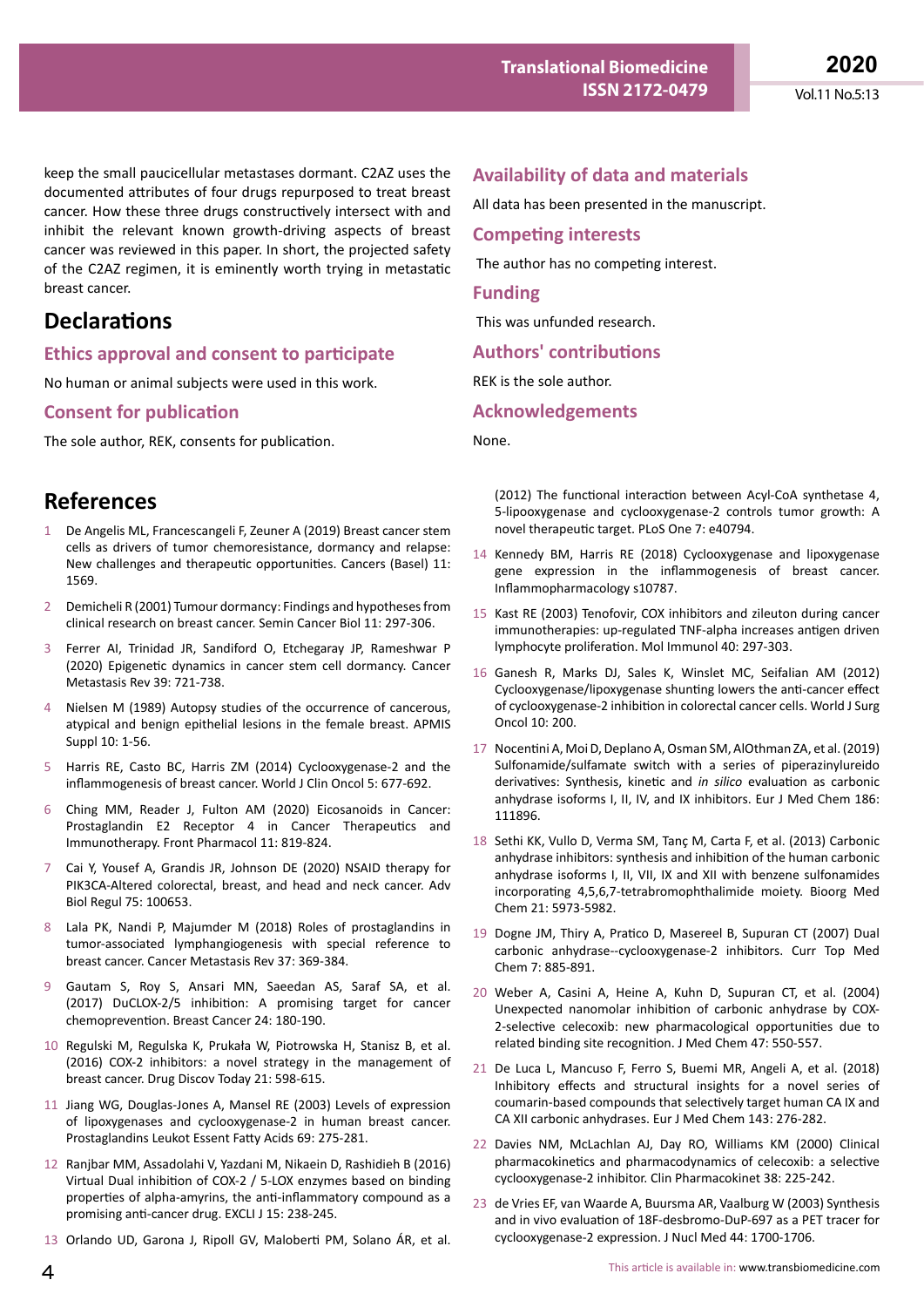- 24 Han Y, Chen P, Zhang Y, Lu W, Ding W, et al. (2019) Synergy between Auranofin and Celecoxib against Colon Cancer In Vitro and In Vivo through a Novel Redox-Mediated Mechanism. Cancers (Basel) 11: 9.
- 25 Ralph SJ, Nozuhur S, ALHulais RA, Rodríguez-Enríquez S, Moreno-Sánchez R (2019) Repurposing drugs as pro-oxidant redox modifiers to eliminate cancer stem cells and improve the treatment of advanced stage cancers. Med Res Rev 39: 2397-2426.
- 26 Kast RE (2010) Profound blockage of CXCR4 signaling at multiple points using the synergy between plerixafor, mirtazapine, and clotrimazole as a new glioblastoma treatment adjunct. Turk Neurosurg 20: 425-429.
- 27 Bae SH, Park JH, Choi HG, Kim H, Kim SH (2018) Imidazole Antifungal Drugs Inhibit the Cell Proliferation and Invasion of Human Breast Cancer Cells. Biomol Ther (Seoul) 26: 494-502.
- 28 Meira DD, Marinho-Carvalho MM, Teixeira CA, Veiga VF, Da Poian AT, et al. (2005) Clotrimazole decreases human breast cancer cells viability through alterations in cytoskeleton-associated glycolytic enzymes. Mol Genet Metab 84: 354-362.
- 29 Motawi TM, Sadik NA, Fahim SA, Shouman SA (2015) Combination of imatinib and clotrimazole enhances cell growth inhibition in T47D breast cancer cells. Chem Biol Interact 233: 147-156.
- 30 Lee BS, Devor DC, Hamilton KL (2017) Modulation of Retrograde Trafficking of KCa3.1 in a Polarized Epithelium. Front Physiol 8: 489.
- 31 Grössinger EM, Weiss L, Zierler S, Rebhandl S, Krenn PW, et al. (2014) Targeting proliferation of chronic lymphocytic leukemia (CLL) cells through KCa3.1 blockade. Leukemia 28: 954-958.
- 32 Zhang P, Yang X, Yin Q, Yi J, Shen W, et al. (2016) Inhibition of SK4 Potassium Channels Suppresses Cell Proliferation, Migration and the Epithelial-Mesenchymal Transition in Triple-Negative Breast Cancer Cells. PLoS One 11: e0154471.
- 33 Faouzi M, Chopin V, Ahidouch A, Ouadid-Ahidouch H (2010) Intermediate Ca2+-sensitive K+ channels are necessary for prolactininduced proliferation in breast cancer cells. J Membr Biol 234: 47-56.
- 34 Faouzi M, Hague F, Geerts D, Ay AS, Potier-Cartereau M, et al. (2016) Functional cooperation between KCa3.1 and TRPC1 channels in human breast cancer: Role in cell proliferation and patient prognosis. Oncotarget 7: 36419-36435.
- 35 Mohr CJ, Gross D, Sezgin EC, Steudel FA, Ruth P, et al. (2019) K+Ca++3.1 Channels Confer Radioresistance to Breast Cancer Cells. Cancers (Basel) 11: 1285.
- 36 Ohya S, Kanatsuka S, Hatano N, Kito H, Matsui A, et al. (2016) Downregulation of the Ca++-activated K+ channel KC a3.1 by histone deacetylase inhibition in human breast cancer cells. Pharmacol Res Perspect 4: e00228.
- 37 Steudel FA, Mohr CJ, Stegen B, Nguyen HY, Barnert A, et al. (2017) SK4 channels modulate Ca++ signalling and cell cycle progression in murine breast cancer. Mol Oncol 11: 1172-1188.
- 38 Schroeder ME, Russo S, Costa C, Hori J, Tiscornia I, et al. (2017) Pro-inflammatory Ca++-activated K+ channels are inhibited by hydroxychloroquine. Sci Rep 7: 1892.
- 39 Kaplanov I, Carmi Y, Kornetsky R, Shemesh A, Shurin GV, et al. (2019) Blocking IL-1β reverses the immunosuppression in mouse breast cancer and synergizes with anti-PD-1 for tumor abrogation. Proc Natl Acad Sci USA 116: 1361-1369.
- 40 Tulotta C, Ottewell P (2018) The role of IL-1B in breast cancer bone metastasis. Endocr Relat Cancer 25: R421-R434.
- 41 Rutter JL, Benbow U, Coon CI, Brinckerhoff CE (1997) Cell-type specific regulation of human interstitial collagenase-1 gene expression by interleukin-1 beta (IL-1 beta) in human fibroblasts and BC-8701 breast cancer cells. J Cell Biochem 66: 322-236.
- 42 Hou Z, Falcone DJ, Subbaramaiah K, Dannenberg AJ (2011) Macrophages induce COX-2 expression in breast cancer cells: role of IL-1β autoamplification. Carcinogenesis 32: 695-702.
- 43 Guo B, Fu S, Zhang J, Liu B, Li Z (2016) Targeting inflammasome/IL-1 pathways for cancer immunotherapy. Sci Rep 6: 36107.
- 44 Jeon M, Han J, Nam SJ, Lee JE, Kim S (2016) Elevated IL-1β expression induces invasiveness of triple negative breast cancer cells and is suppressed by zerumbone. Chem Biol Interact 258: 126-233.
- 45 Lu J, Xu Z, Duan H, Ji H, Zhen Z, et al. (2020) Tumor-associated macrophage interleukin-β promotes glycerol-3-phosphate dehydrogenase activation, glycolysis and tumorigenesis in glioma cells. Cancer Sci 111: 1979-1990.
- 46 Zancan P, Rosas AO, Marcondes MC, Marinho-Carvalho MM, Sola-Penna M (2007) Clotrimazole inhibits and modulates heterologous association of the key glycolytic enzyme 6-phosphofructo-1-kinase. Biochem Pharmacol 73: 1520-1527.
- 47 Coelho RG, Calaça Ide C, Celestrini Dde M, Correia AH, Costa MA, et al. (2011) Clotrimazole disrupts glycolysis in human breast cancer without affecting non-tumoral tissues. Mol Genet Metab 103: 394-398.
- 48 Furtado CM, Marcondes MC, Carvalho RS, Sola-Penna M, Zancan P (2015) Phosphatidylinositol-3-kinase as a putative target for anticancer action of clotrimazole. Int J Biochem Cell Biol 62: 132-141.
- 49 Marcondes MC, Sola-Penna M, Zancan P (2010) Clotrimazole potentiates the inhibitory effects of ATP on the key glycolytic enzyme 6-phosphofructo-1-kinase. Arch Biochem Biophys 497: 62-67.
- 50 Marcondes MC, Fernandes AC, Itabaiana I Jr, De Souza RO, Sola-Penna M, et al. (2015) Nanomicellar Formulation of Clotrimazole Improves Its Antitumor Action toward Human Breast Cancer Cells. PLoS One 10: e0130555.
- 51 Penso J, Beitner R (2002) Clotrimazole decreases glycolysis and the viability of lung carcinoma and colon adenocarcinoma cells. Eur J Pharmacol 451: 227-235.
- 52 Glass-Marmor L, Beitner R (1997) Detachment of glycolytic enzymes from cytoskeleton of melanoma cells induced by calmodulin antagonists. Eur J Pharmacol 328: 241-248.
- 53 Furtado CM, Marcondes MC, Sola-Penna M, De Souza ML, Zancan P (2012) Clotrimazole preferentially inhibits human breast cancer cell proliferation, viability and glycolysis. PLoS One 7: e30462.
- 54 Niu W, Luo Y, Wang X, Zhou Y, Li H, et al. (2018) BRD7 inhibits the Warburg effect and tumor progression through inactivation of HIF1α/LDHA axis in breast cancer. Cell Death Dis 9: 519.
- 55 Luo P, Zhang C, Liao F, Chen L, Liu Z, et al. (2019) Transcriptional positive cofactor 4 promotes breast cancer proliferation and metastasis through c-Myc mediated Warburg effect. Cell Commun Signal 17: 36.
- 56 Hart PC, Mao M, de Abreu AL, Ansenberger-Fricano K, Ekoue DN, et al. (2015) MnSOD upregulation sustains the Warburg effect via mitochondrial ROS and AMPK-dependent signalling in cancer. Nat Commun 6: 6053.
- 57 Luis C, Duarte F, Faria I, Jarak I, Oliveira PF, et al. (2019) Warburg Effect Inversion: Adiposity shifts central primary metabolism in MCF-7 breast cancer cells. Life Sci 223: 38-46.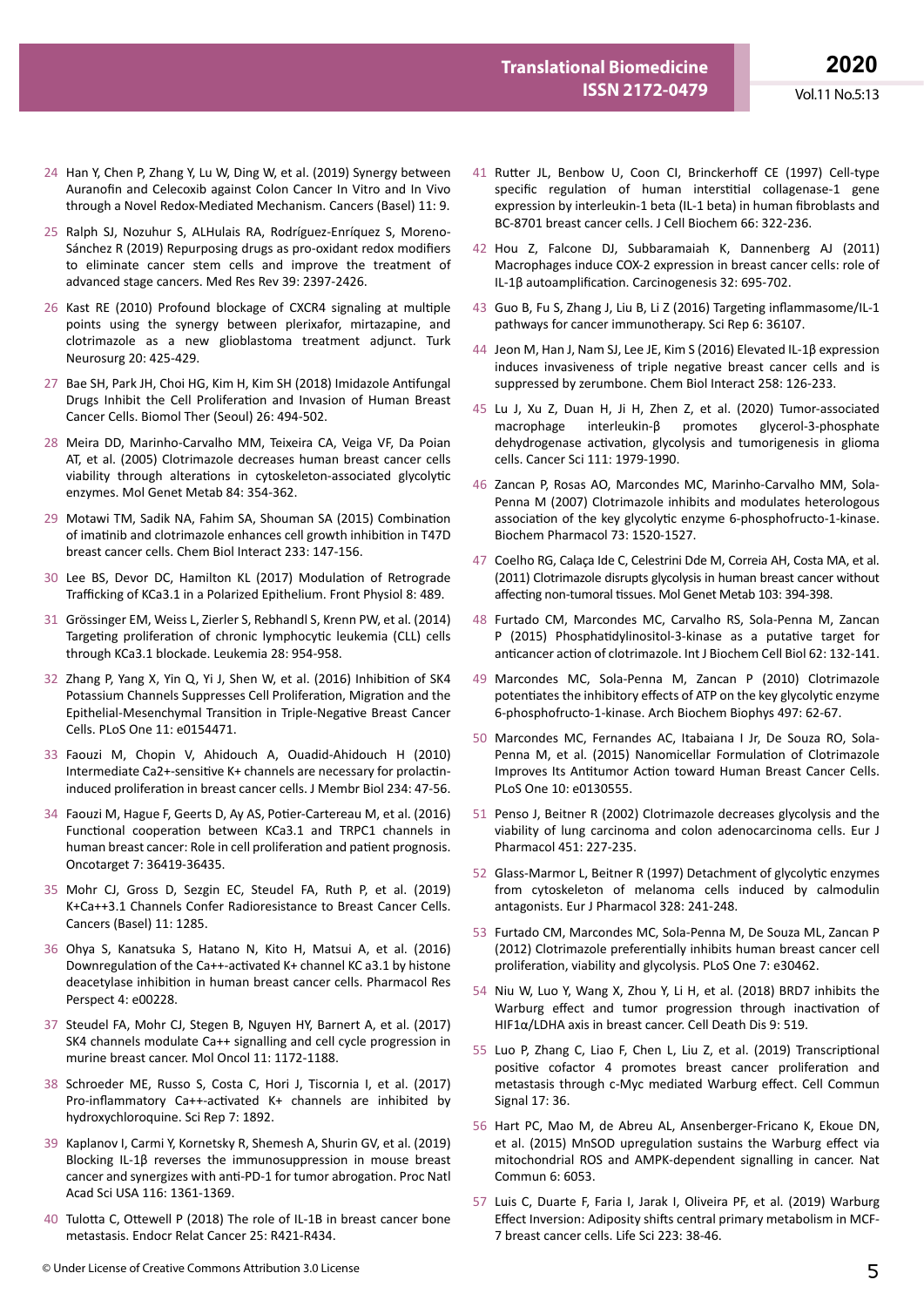- 58 Willmann L, Schlimpert M, Halbach S, Erbes T, Stickeler E, et al. (2015) Metabolic profiling of breast cancer: Differences in central metabolism between subtypes of breast cancer cell lines. J Chromatogr B Analyt Technol Biomed Life Sci 1000: 95-104.
- 59 Ayyasamy V, Owens KM, Desouki MM, Liang P, Bakin A, et al. (2011) Cellular model of Warburg effect identifies tumor promoting function of UCP2 in breast cancer and its suppression by genipin. PLoS One 6: e24792.
- 60 Isidoro A, Casado E, Redondo A, Acebo P, Espinosa E, et al. (2005) Breast carcinomas fulfill the Warburg hypothesis and provide metabolic markers of cancer prognosis. Carcinogenesis 26: 2095- 2104.
- 61 Zhou K, Yao YL, He ZC, Chen C, Zhang XN, et al. (2018) VDAC2 interacts with PFKP to regulate glucose metabolism and phenotypic reprogramming of glioma stem cells. Cell Death Dis 9: 988.
- 62 Shiraishi T, Verdone JE, Huang J, Kahlert UD, Hernandez JR, et al. (2015) Glycolysis is the primary bioenergetic pathway for cell motility and cytoskeletal remodeling in human prostate and breast cancer cells. Oncotarget 6: 130-143.
- 63 Ciavardelli D, Rossi C, Barcaroli D, Volpe S, Consalvo A, et al. (2014) Breast cancer stem cells rely on fermentative glycolysis and are sensitive to 2-deoxyglucose treatment. Cell Death Dis 5: e1336.
- 64 Peng F, Wang JH, Fan WJ, Meng YT, Li MM, et al. (2018) Glycolysis gatekeeper PDK1 reprograms breast cancer stem cells under hypoxia. Oncogene 37: 1062-1074.
- 65 Papaioannou M, Mylonas I, Kast RE, Brüning A (2013) Disulfiram/ copper causes redox-related proteotoxicity and concomitant heat shock response in ovarian cancer cells that is augmented by auranofin-mediated thioredoxin inhibition. Oncoscience 1: 21-29.
- 66 Kast RE (2010) Glioblastoma invasion, cathepsin B, and the potential for both to be inhibited by auranofin, an old anti-rheumatoid arthritis drug. Cent Eur Neurosurg 71: 139-142.
- 67 Davis P (1984) Auranofin. Clin Rheum Dis 10: 369-383.
- 68 Gottlieb NL (1986) Pharmacology of auranofin: overview and update. Scand J Rheumatol Suppl 63: 19-28.
- 69 Kast RE, Karpel-Massler G, Halatsch ME (2014) CUSP9\* treatment protocol for recurrent glioblastoma: aprepitant, artesunate, auranofin, captopril, celecoxib, disulfiram, itraconazole, ritonavir, sertraline augmenting continuous low dose temozolomide. Oncotarget 5: 8052-8082.
- 70 Kast RE, Boockvar JA, Brüning A, Cappello F, Chang WW, et al. (2013) A conceptually new treatment approach for relapsed glioblastoma: coordinated undermining of survival paths with nine repurposed drugs (CUSP9) by the International Initiative for Accelerated Improvement of Glioblastoma Care. Oncotarget 4: 502-530.
- 71 Onodera T, Momose I, Kawada M (2019) Potential Anticancer Activity of Auranofin. Chem Pharm Bull (Tokyo) 67: 186-191.
- 72 Ye DJ, Kwon YJ, Baek HS, Cho E, Kwon TU, et al. (2019) Combination treatment with auranofin and nutlin-3a induces synergistic cytotoxicity in breast cancer cells. J Toxicol Environ Health 82: 626-637.
- 73 Li H, Hu J, Wu S, Wang L, Cao X, et al. (2016) Auranofin mediated inhibition of PI3K/AKT/mTOR axis and anticancer activity in nonsmall cell lung cancer cells. Oncotarget 7: 3548-3558.
- 74 Hou GX, Liu PP, Zhang S, Yang M, Liao J, et al. (2018) Elimination of stem-like cancer cell side population by auranofin through modulation of ROS and glycolysis. Cell Death Dis 9: 89.
- 75 Hu J, Zhang H, Cao M, Wang L, Wu S, et al. (2018) Auranofin Enhances Ibrutinib's Anticancer Activity in EGFR-Mutant Lung Adenocarcinoma. Mol Cancer Ther 17: 2156-2163.
- 76 Liu N, Guo Z, Xia X, Liao Y, Zhang F, et al. (2019) Auranofin lethality to prostate cancer includes inhibition of proteasomal deubiquitinases and disrupted androgen receptor signaling. Eur J Pharmacol 846: 1-11.
- 77 Oommen D, Yiannakis D, Jha AN (2016) BRCA1 deficiency increases the sensitivity of ovarian cancer cells to auranofin. Mutat Res 785: 8-15.
- 78 Chepikova OE, Malin D, Strekalova E, Lukasheva EV, Zamyatnin AA Jr, et al. (2020) Lysine oxidase exposes a dependency on the thioredoxin antioxidant pathway in triple-negative breast cancer cells. Breast Cancer Res Treat 183: 549-564.
- 79 Raninga PV, Lee AC, Sinha D, Shih YY, Mittal D, et al. (2020) Therapeutic cooperation between auranofin, a thioredoxin reductase inhibitor and anti-PD-L1 antibody for treatment of triple-negative breast cancer. Int J Cancer 146: 123-136.
- 80 Lee JE, Kwon YJ, Baek HS, Ye DJ, Cho E, et al. (2017) Synergistic induction of apoptosis by combination treatment with mesupron and auranofin in human breast cancer cells. Arch Pharm Res 40: 746- 759.
- 81 Liu C, Liu Z, Li M, Li X, Wong YS, et al. (2013) Enhancement of auranofin-induced apoptosis in MCF-7 human breast cells by selenocystine, a synergistic inhibitor of thioredoxin reductase. PLoS One 8: e53945.
- 82 Fortuno C, James PA, Spurdle AB (2018) Current review of TP53 pathogenic germline variants in breast cancer patients outside Li-Fraumeni syndrome. Hum Mutat 39: 1764-1773.
- 83 Lisek K, Campaner E, Ciani Y, Walerych D, Del Sal G (2018) Mutant p53 tunes the NRF2-dependent antioxidant response to support survival of cancer cells. Oncotarget 9: 20508-20523.
- 84 Itoh K, Wakabayashi N, Katoh Y, Ishii T, Igarashi K, et al. (1999) Keap1 represses nuclear activation of antioxidant responsive elements by Nrf2 through binding to the amino terminal Neh2 domain. Genes Dev 13: 76-86.
- 85 Fox DB, Garcia NMG, McKinney BJ, Lupo R, Noteware LC, et al. (2020) NRF2 activation promotes the recurrence of dormant tumour cells through regulation of redox and nucleotide metabolism. Nat Metab 2: 318-334.
- 86 Simplicio-Revoredo CM, de Oliveira Pereira R, de Almeida Melo M, Lopes-Costa PV, de Tarso Moura-Borges P, et al. (2020) Expression of Nrf2 and NF-κB transcription factors in breast cancer and breast fibroadenoma: Insights for a new therapeutic approach. Oncotarget 11: 1629-1636.
- 87 Wu X, Liu C, Li Z, Gai C, Ding D, et al. (2020) Regulation of GSK3β/Nrf2 signaling pathway modulated erastin-induced ferroptosis in breast cancer. Mol Cell Biochem 473: 217-228.
- 88 Zhou S, Ye W, Zhang M, Liang J (2012) The effects of nrf2 on tumor angiogenesis: a review of the possible mechanisms of action. Crit Rev Eukaryot Gene Expr 22: 149-160.
- 89 Liu X, Zhang Y, Lu W, Han Y, Yang J, et al. (2020) Mitochondrial TXNRD3 confers drug resistance via redox-mediated mechanism and is a potential therapeutic target in vivo. Redox Biol 36: 101652.
- 90 Clapper E, Wang S, Raninga PV, Di Trapani G, Tonissen KF (2020) Cross-talk between Bcr-abl and the Thioredoxin System in Chronic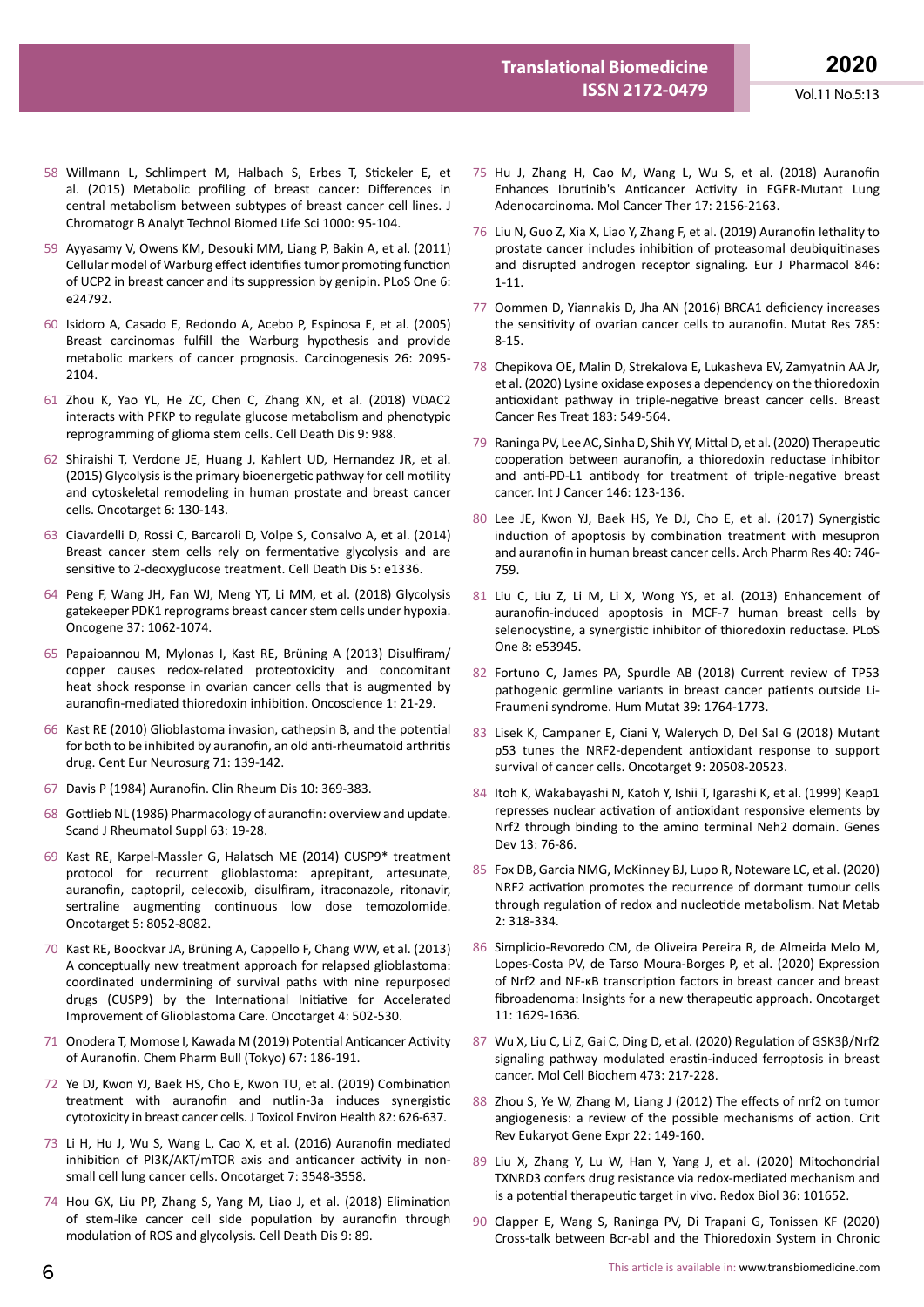Myeloid Leukaemia: Implications for CML Treatment. Antioxidants (Basel) 9: 207.

- 91 Lincoln DT, Ali Emadi EM, Tonissen KF, Clarke FM (2003) The thioredoxin-thioredoxin reductase system: over-expression in human cancer. Anticancer Res 23: 2425-2433.
- 92 Rodman SN, Spence JM, Ronnfeldt TJ, Zhu Y, Solst SR, et al. (2016) Enhancement of Radiation Response in Breast Cancer Stem Cells by Inhibition of Thioredoxin and Glutathione-Dependent Metabolism. Radiat Res 186: 385-395.
- 93 Turunen N, Karihtala P, Mantyniemi A, Sormunen R, Holmgren A, et al. (2004) Thioredoxin is associated with proliferation, p53 expression and negative estrogen and progesterone receptor status in breast carcinoma. APMIS 112: 123-132.
- 94 Kim SJ, Miyoshi Y, Taguchi T, Tamaki Y, Nakamura H, et al. (2005) High thioredoxin expression is associated with resistance to docetaxel in primary breast cancer. Clin Cancer Res 11: 8425-8430.
- 95 Woolston CM, Storr SJ, Ellis IO, Morgan DA, Martin SG (2011) Expression of thioredoxin system and related peroxiredoxin proteins is associated with clinical outcome in radiotherapy treated early stage breast cancer. Radiother Oncol 100: 308-313.
- 96 Cha MK, Suh KH, Kim IH (2009) Overexpression of peroxiredoxin I and thioredoxin1 in human breast carcinoma. J Exp Clin Cancer Res 28: 93.
- 97 Park BJ, Cha MK, Kim IH. Thioredoxin 1 as a serum marker for breast cancer and its use in combination with CEA or CA15-3 for improving the sensitivity of breast cancer diagnoses. BMC Res Notes 7: 7.
- 98 Carter GW, Young PR, Albert DH, Bouska J, Dyer R, et al. (1991) 5-lipoxygenase inhibitory activity of zileuton. J Pharmacol Exp Ther 256: 929-937.
- 99 Rubin P, Dubé L, Braeckman R, Swanson L, Hansen R, et al. (1991) Pharmacokinetics, safety, and ability to diminish leukotriene synthesis by zileuton, an inhibitor of 5-lipoxygenase. Agents Actions Suppl 35: 103-116.
- 100 Yoshimura R, Matsuyama M, Tsuchida K, Kawahito Y, Sano H, et al. (2003) Expression of lipoxygenase in human bladder carcinoma and growth inhibition by its inhibitors. J Urol 170: 1994-1999.
- 101 Sarveswaran S, Chakraborty D, Chitale D, Sears R, Ghosh J (2015) Inhibition of 5-lipoxygenase selectively triggers disruption of c-Myc signaling in prostate cancer cells. J Biol Chem 290: 4994-5006.
- 102 Matsuyama M, Yoshimura R, Mitsuhashi M, Hase T, Tsuchida K, et al. (2004) Expression of lipoxygenase in human prostate cancer and growth reduction by its inhibitors. Int J Oncol 24: 821-827.
- 103 Hussey HJ, Tisdale MJ (1996) Inhibition of tumour growth by lipoxygenase inhibitors. Br J Cancer 74: 683-687.
- 104 Hayashi T, Nishiyama K, Shirahama T (2006) Inhibition of 5-lipoxygenase pathway suppresses the growth of bladder cancer cells. Int J Urol 13: 1086-1091.
- 105 Zhou GX, Ding XL, Wu SB, Zhang HF, Cao W, et al. (2015) Inhibition of 5-lipoxygenase triggers apoptosis in pancreatic cancer cells. Oncol Rep 33: 661-668.
- 106 Chang J, Tang N, Fang Q, Zhu K, Liu L, et al. (2019) Inhibition of COX-2 and 5-LOX regulates the progression of colorectal cancer by promoting PTEN and suppressing PI3K/AKT pathway. Biochem Biophys Res Commun 517: 1-7.
- 107 Avis I, Hong SH, Martinez A, Moody T, Choi YH, et al. (2001) Five-

lipoxygenase inhibitors can mediate apoptosis in human breast cancer cell lines through complex eicosanoid interactions. FASEB J 15: 2007-2009.

- 108 Lee PP, Ip MM (1992) Regulation of proliferation of rat mammary tumor cells by inhibitors of cyclooxygenase and lipoxygenase. Prostaglandins Leukot Essent Fatty Acids 45: 21-31.
- 109 Meng Z, Cao R, Yang Z, Liu T, Wang Y, et al. (2013) Inhibitor of 5-lipoxygenase, zileuton, suppresses prostate cancer metastasis by upregulating E-cadherin and paxillin. Urology 82: 1452.
- 110 Xu XM, Deng JJ, Yuan GJ, Yang F, Guo HT, et al. (2011) 5-Lipoxygenase contributes to the progression of hepatocellular carcinoma. Mol Med Rep 4: 1195-1200.
- 111 Jiang WG, Douglas-Jones AG, Mansel RE (2007) Aberrant expression of 5-lipoxygenase-activating protein (5-LOXAP) has prognostic and survival significance in patients with breast cancer. Prostaglandins Leukot Essent Fatty Acids 74: 125-134.
- 112 Kim JH, Hubbard NE, Ziboh V, Erickson KL (2005) Attenuation of breast tumor cell growth by conjugated linoleic acid via inhibition of 5-lipoxygenase activating protein. Biochim Biophys Acta 1736: 244-250.
- 113 Costa H, Touma J, Davoudi B, Benard M, Sauer T, et al. (2019) Human cytomegalovirus infection is correlated with enhanced cyclooxygenase-2 and 5-lipoxygenase protein expression in breast cancer. J Cancer Res Clin Oncol 145: 2083-2095.
- 114 Kumar R, Singh AK, Kumar M, Shekhar S, Rai N, et al. (2016) Serum 5-LOX: a progressive protein marker for breast cancer and new approach for therapeutic target. Carcinogenesis 37: 912-927.
- 115 Przylipiak A, Hafner J, Przylipiak J, Köhn FM, Runnebaum B, et al. (1998) Influence of 5-lipoxygenase on in vitro growth of human mammary carcinoma cell line MCF-7. Gynecol Obstet Invest 46: 61-64.
- 116 Avis IM, Jett M, Boyle T, Vos MD, Moody T, et al. (1996) Growth control of lung cancer by interruption of 5-lipoxygenase-mediated growth factor signaling. J Clin Invest 97: 806-813.
- 117 Earashi M, Noguchi M, Kinoshita K, Tanaka M (1995) Effects of eicosanoid synthesis inhibitors on the in vitro growth and prostaglandin E and leukotriene B secretion of a human breast cancer cell line. Oncology 52: 150-155.
- 118 Tumber A, Morgan HM, Meikle MC, Hill PA (2001) Human breastcancer cells stimulate the fusion, migration and resorptive activity of osteoclasts in bone explants. Int J Cancer 91: 665-672.
- 119 Garcia C, Boyce B, Gilles J, Dallas M, Qiao M, et al. (1996) Leukotriene B4 stimulates bone resorption both in vitro and in vivo. J Bone Miner Res 11: 1619–1627.
- 120 Hu N, Li Y, Zhao Y, Wang Q, You JC, et al. (2011) A novel positive feedback loop involving FASN/p-ERK1/2/5-LOX/LTB4/FASN sustains high growth of breast cancer cells. Acta Pharmacol Sin 32: 921-929.
- 121 Kim H, Park GS, Lee JE, Kim JH (2013) A leukotriene B4 receptor-2 is associated with paclitaxel resistance in MCF-7/DOX breast cancer cells. Br J Cancer 109: 351-359.
- 122 Kim H, Choi JA, Park GS, Kim JH (2012) BLT2 up-regulates interleukin-8 production and promotes the invasiveness of breast cancer cells. PLoS One 7: e49186.
- 123 Park J, Jang JH, Park GS, Chung Y, You HJ, et al. (2018) BLT2, a leukotriene B4 receptor 2, as a novel prognostic biomarker of triplenegative breast cancer. BMB Rep 51: 373-377.